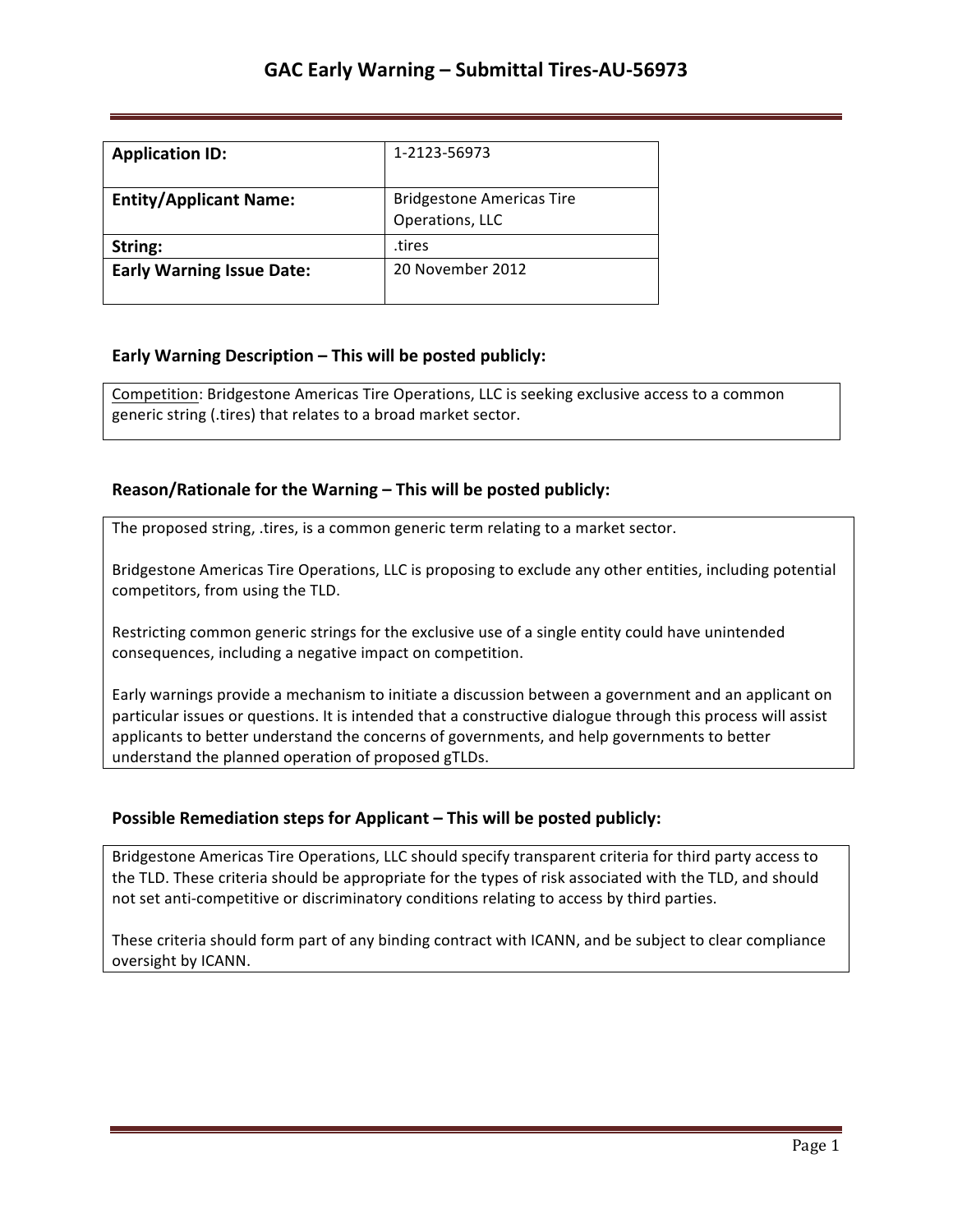## **Further Notes from GAC Member(s) (Optional) – This will be posted publicly:**

This Early Warning is from the Department of Broadband, Communications and the Digital Economy (DBCDE), on behalf of the Australian Government. In the first instance, communications and responses to this early warning should be emailed to gacearlywarning@gac.icann.org, with the text "Australian EW" and the application ID in the subject field.

# **INFORMATION FOR APPLICANTS**

## **About GAC Early Warning**

The GAC Early Warning is a notice only. It is not a formal objection, nor does it directly lead to a process that can result in rejection of the application. However, a GAC Early Warning should be taken seriously as it raises the likelihood that the application could be the subject of GAC Advice on New gTLDs or of a formal objection at a later stage in the process. Refer to section 1.1.2.4 of the Applicant Guidebook (http://newgtlds.icann.org/en/applicants/agb) for more information on GAC Early Warning.

## **Instructions if you receive the Early Warning**

**ICANN** strongly encourages you work with relevant parties as soon as possible to address the concerns voiced in the GAC Early Warning.

### **Asking questions about your GAC Early Warning**

If you have questions or need clarification about your GAC Early Warning, please contact gacearlywarning@gac.icann.org. As highlighted above, ICANN strongly encourages you to contact gacearlywarning@gac.icann.org as soon as practicable regarding the issues identified in the Early Warning. 

### **Continuing with your application**

If you choose to continue with the application, then the "Applicant's Response" section below should be completed. In this section, you should notify the GAC of intended actions, including the expected completion date. This completed form should then be sent to gacearlywarning@gac.icann.org. If your remediation steps involve submitting requests for changes to your application, see the change request process at http://newgtlds.icann.org/en/applicants/customer-service/change-requests.

In the absence of a response, ICANN will continue to process the application as submitted.

### **Withdrawing your application**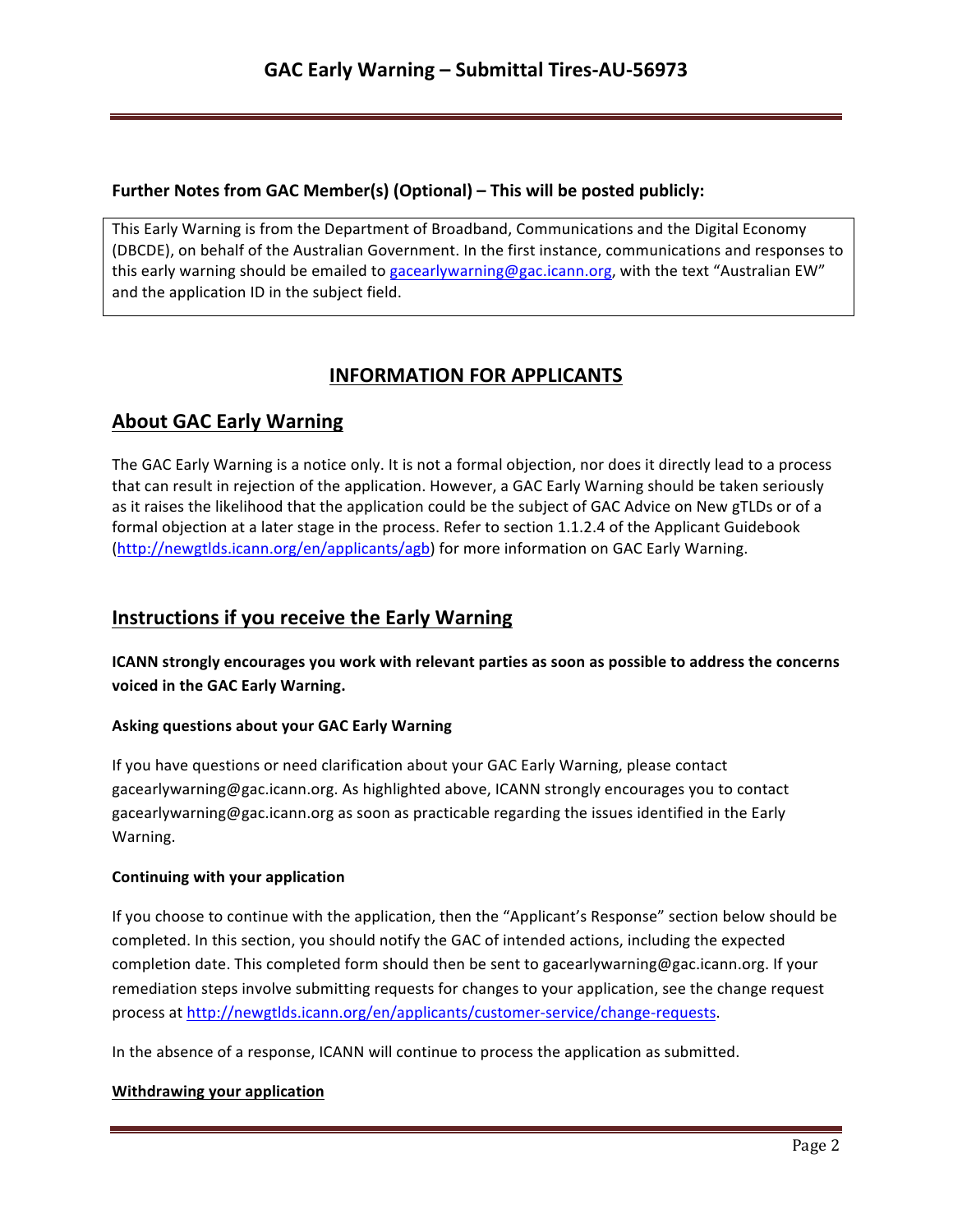# **GAC Early Warning – Submittal Tires-AU-56973**

If you choose to withdraw your application within the 21-day window to be eligible for a refund of 80% of the evaluation fee (USD 148,000), please follow the withdrawal process published at http://newgtlds.icann.org/en/applicants/customer-service/withdrawal-refund. Note that an application can still be withdrawn after the 21-day time period; however, the available refund amount is reduced. See section 1.5 of the Applicant Guidebook.

For questions please contact: **gacearlywarning@gac.icann.org** 

### **Applicant Response:**